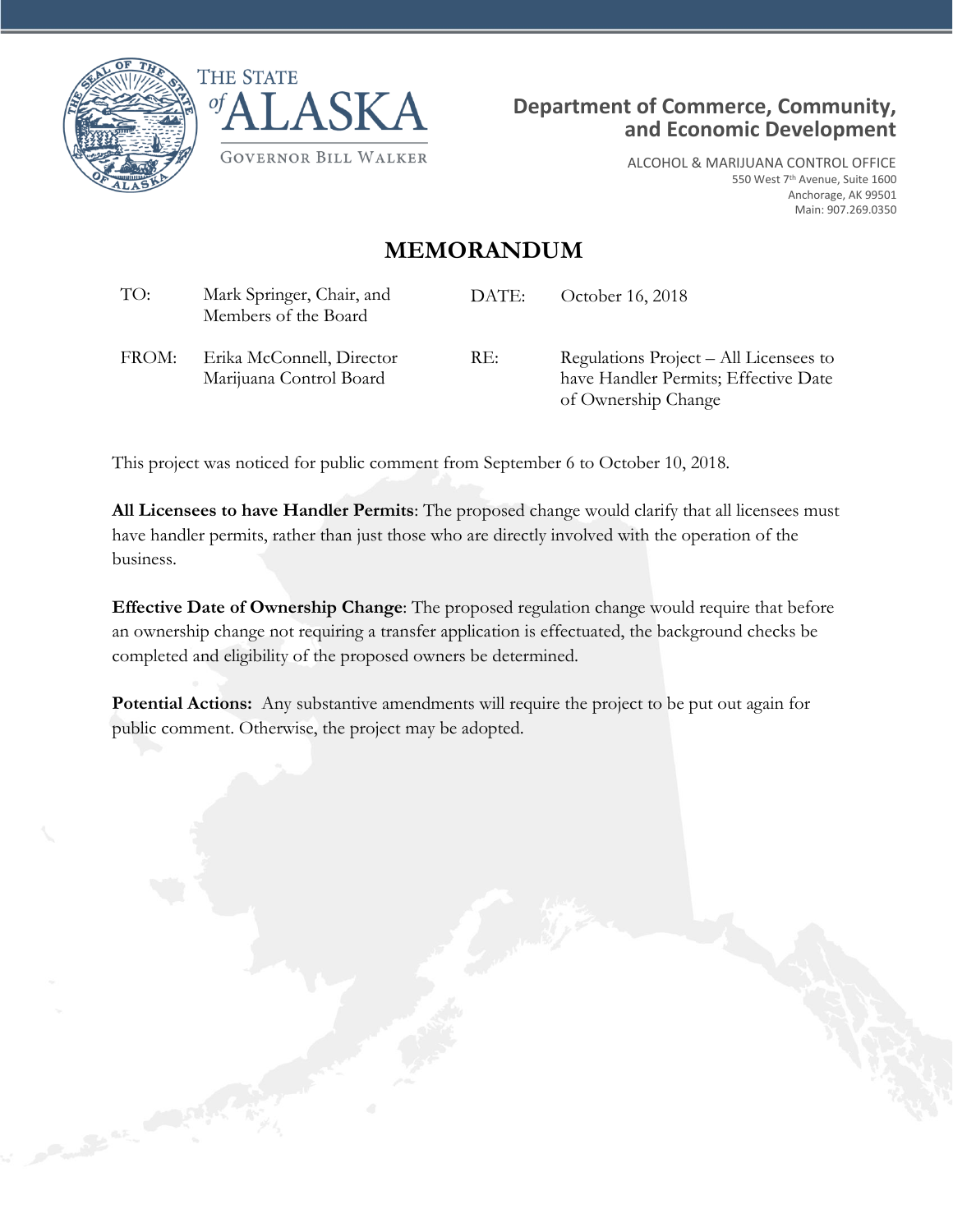3 AAC 306.040 is amended to read:

**3 AAC 306.040. Ownership change [TO BE REPORTED].** (a) **An application for an ownership change shall be submitted** [A LICENSED MARIJUANA ESTABLISHMENT SHALL, NOT LATER THAN 10 DAYS AFTER AN OWNERSHIP CHANGE, REPORT THE CHANGE] on a form prescribed by the board.

(b) If any change required to be **submitted** [REPORTED] under this section will result in a change in controlling interest of the marijuana establishment license, the marijuana establishment must file an application for transfer of license to another person under 3 AAC 306.045.

(c) An individual identified in this section shall submit the individual's fingerprints and the fees required by the Department of Public Safety under AS 12.62.160 for criminal justice information. The director shall follow the procedure set out in 3 AAC 306.055(b) for submitting the fingerprints of any individual added under this section.

## **(d) The director shall approve an ownership change application when any new owner is not disqualified under 3 AAC 306.010(d), 3 AAC 306.015(b), 3 AAC 306.300(b), 3 AAC 306.400(c), 3 AAC 306.500(c), or 3 AAC 306.605(c).**

**(e)**[(D)] In this section, "ownership change" means

(1) if the licensee is a partnership, including a limited partnership, any change in the identity of the partners, or in the ownership percentages held by any partners;

(2) if the licensee is a limited liability company, any change in the identity of the members **or managers**, or in the ownership percentage held by any member; or

(3) if the licensee is a corporation, **any change in its corporate officers,** any sale of corporate stock to a person not currently an owner, or any change of the percentage ownership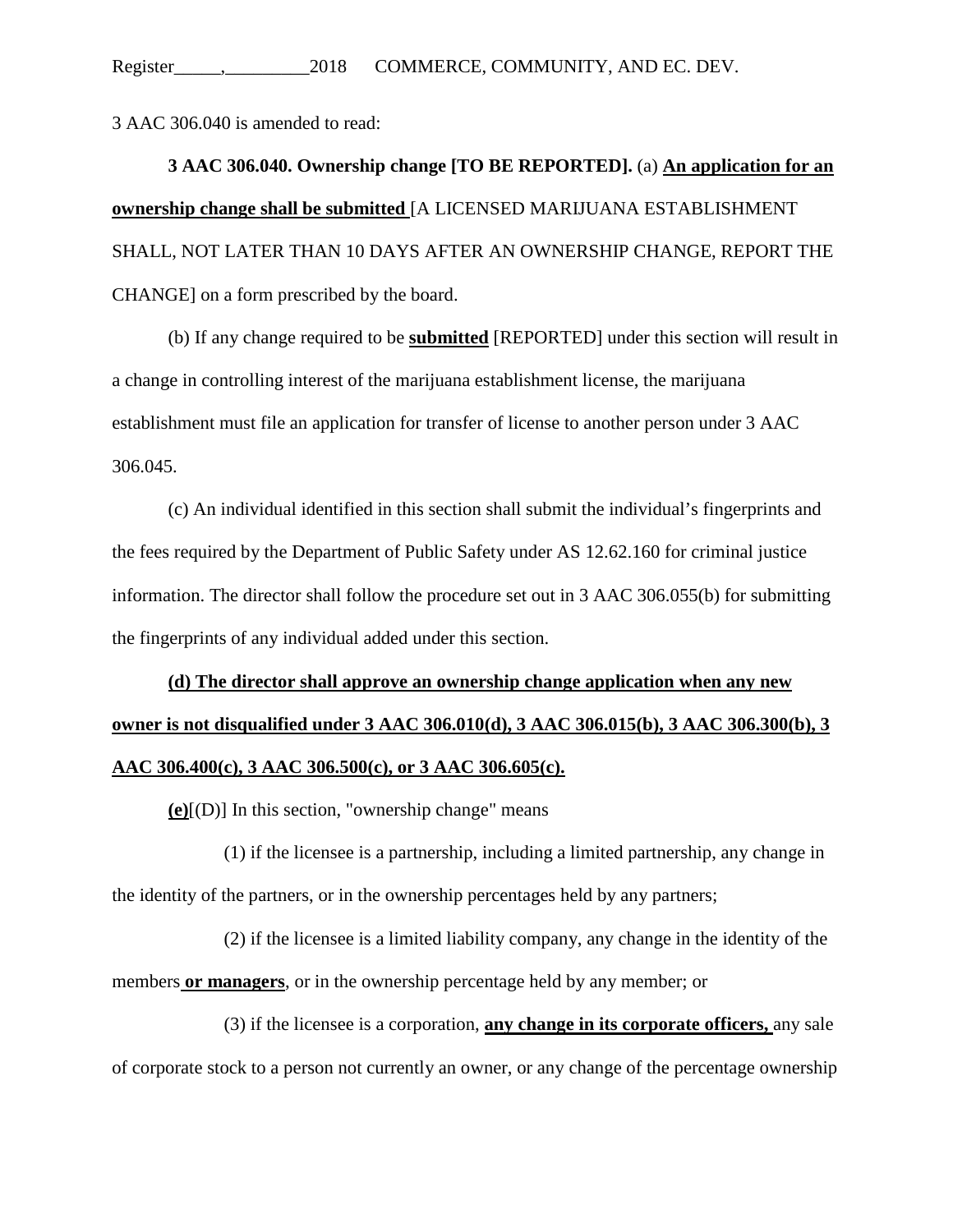of an existing shareholder. (Eff. 2/21/2016, Register 217; am 7/19/2017, Register 223; am

 $\frac{1}{\sqrt{2\pi}}$ , Register  $\frac{1}{\sqrt{2\pi}}$ 

**Authority:** AS 17.38.010 AS 17.38.150 AS 17.38.200 AS 17.38.070 AS 17.38.190 AS 17.38.900 AS 17.38.121

3 AAC 306.320 is amended to read:

**3 AAC 306.320. Marijuana handler permit required.** A retail marijuana store shall ensure that

(1) each [LICENSEE, EMPLOYEE, OR] agent who is required or permitted to be physically present on the licensed premises at any time**, each licensee, and each employee** obtains a marijuana handler permit as provided in 3 AAC 306.700 before being licensed or employed at a retail marijuana store; and

(2) each licensee, employee, or agent has that person's marijuana handler permit card in that person's immediate possession, or a valid copy on file on the premises, at all times when on the licensed premises of the retail marijuana store. (Eff.  $2/21/2016$ , Register 217; am.

 $\frac{1}{2}$  Reg.  $\frac{1}{2}$  Reg.

3 AAC 306.425 is amended to read:

**3 AAC 306.425. Marijuana handler permit required.** A marijuana cultivation facility shall ensure that each [LICENSEE, EMPLOYEE, OR] agent who is required or permitted to be physically present on the licensed premises at any time**, each licensee, and each employee**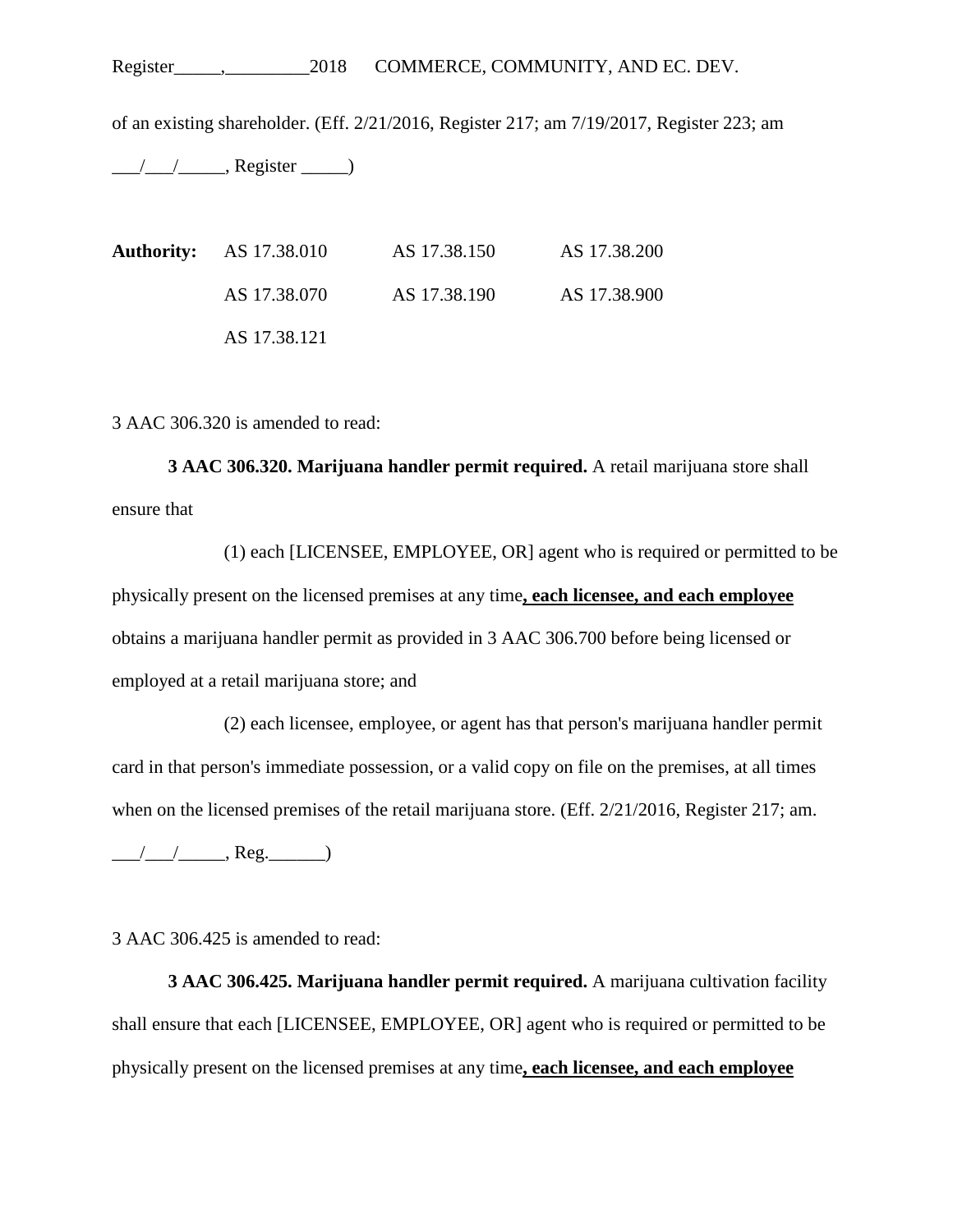(1) obtains a marijuana handler permit as provided in 3 AAC 306.700 before

being **licensed** [PRESENT] or employed at the marijuana cultivation facility's licensed premises; and

(2) has the marijuana handler permit card in the person's immediate possession, or a valid copy on file on the premises, at all times while on the marijuana cultivation facility's licensed premises. (Eff. 2/21/2016, Register 217; am. \_\_\_/\_\_\_/\_\_\_\_\_, Reg.\_\_\_\_\_\_)

3 AAC 306.530 is amended to read:

**3 AAC 306.530. Marijuana handler permit and food safety worker training.** (a) A marijuana product manufacturing facility, including a marijuana concentrate manufacturing facility, shall ensure that each [LICENSEE, EMPLOYEE, OR] agent who is required or permitted to be physically present on the licensed premises at any time**, each licensee, and each employee**

(1) obtains a marijuana handler permit as provided in 3 AAC 306.700 before being **licensed** [PRESENT] or employed at the marijuana product manufacturing facility's licensed premises; and

(2) has the marijuana handler permit card in the person's immediate possession, or a valid copy on file on the premises, at all times while on the marijuana product manufacturing facility's licensed premises.

(b) A licensee, employee, or agent of a marijuana product manufacturing facility who handles marijuana at the facility shall obtain a food worker card in compliance with 18 AAC 31.330 and keep that card in that person's possession at all times while on the licensed premises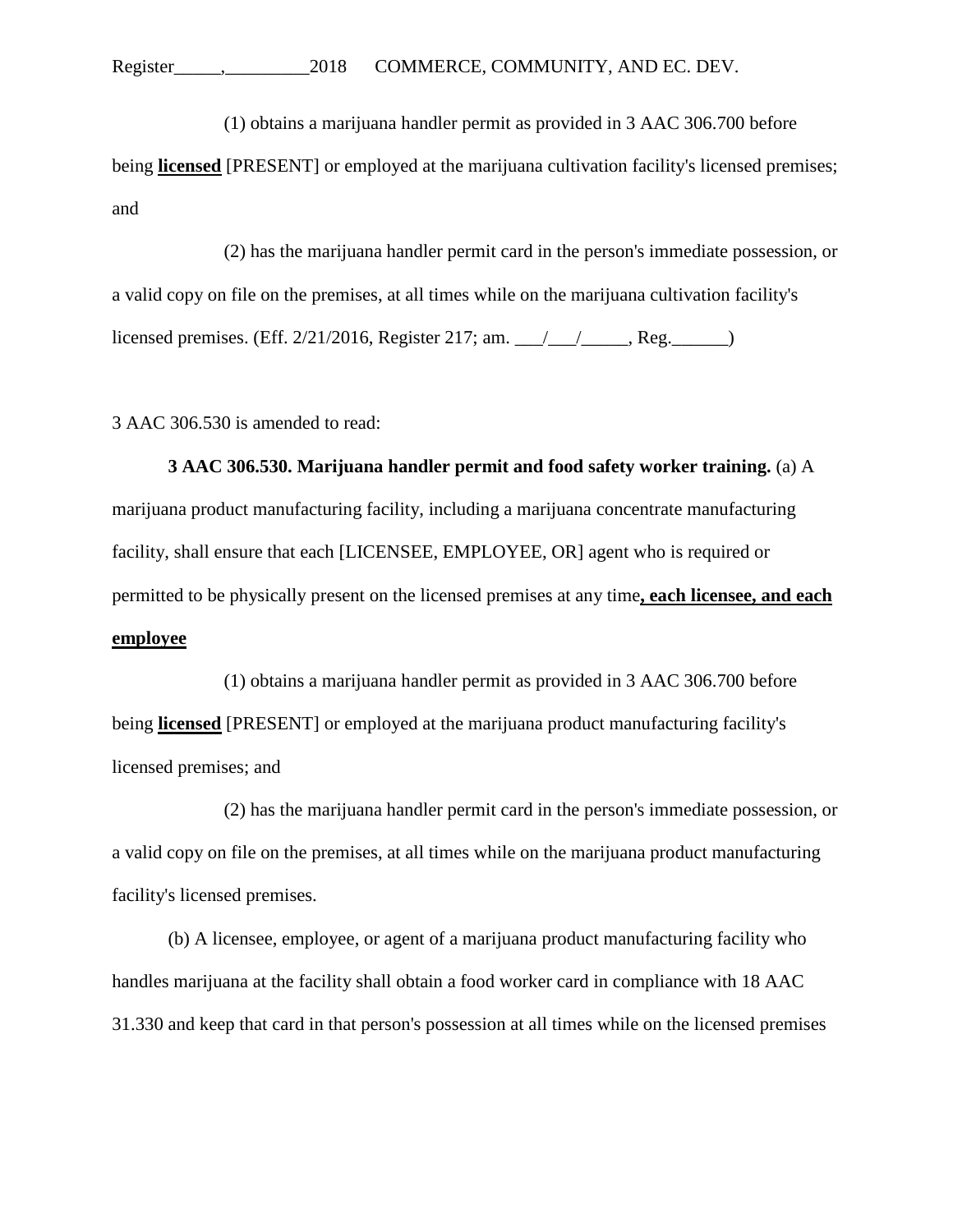of the marijuana product manufacturing facility. (Eff. 2/21/2016, Register 217; am.

 $\frac{1}{\sqrt{1-\frac{1}{2}}}\cos\theta$ , Reg.

3 AAC 306 is amended by adding a new section to read:

**3 AAC 306.622. Marijuana handler permit required.** A marijuana testing facility shall ensure that each agent who is required or permitted to be physically present on the licensed premises at any time, each licensee, and each employee

(1) obtains a marijuana handler permit as provided in 3 AAC 306.700 before being licensed or employed at the marijuana testing facility's licensed premises; and

(2) has the marijuana handler permit card in the person's immediate possession, or a valid copy on file on the premises, at all times while on the marijuana cultivation facility's licensed premises. (Eff.  $\angle$  / $\angle$  / $\angle$ , Reg.  $\angle$ 

3 AAC 306.700(a) is amended to read:

(a) **Each** [A MARIJUANA ESTABLISHMENT AND EACH LICENSEE, EMPLOYEE, OR] agent of the marijuana establishment who sells, cultivates, manufactures, tests, or transports marijuana or a marijuana product, or who checks the identification of a consumer or visitor, **and each licensee and employee** must obtain a marijuana handler permit from the board before being licensed or beginning employment at a marijuana establishment.

(Eff. 2/21/2016, Register 217; am. 5/23/2018, Reg. 226; am. x/x/2018, Reg. xxx; am.

 $\frac{1}{\sqrt{2\pi}}$ , Reg.  $\frac{1}{\sqrt{2\pi}}$ 

**Authority:** AS 17.38.010 AS 17.38.150 AS 17.38.200